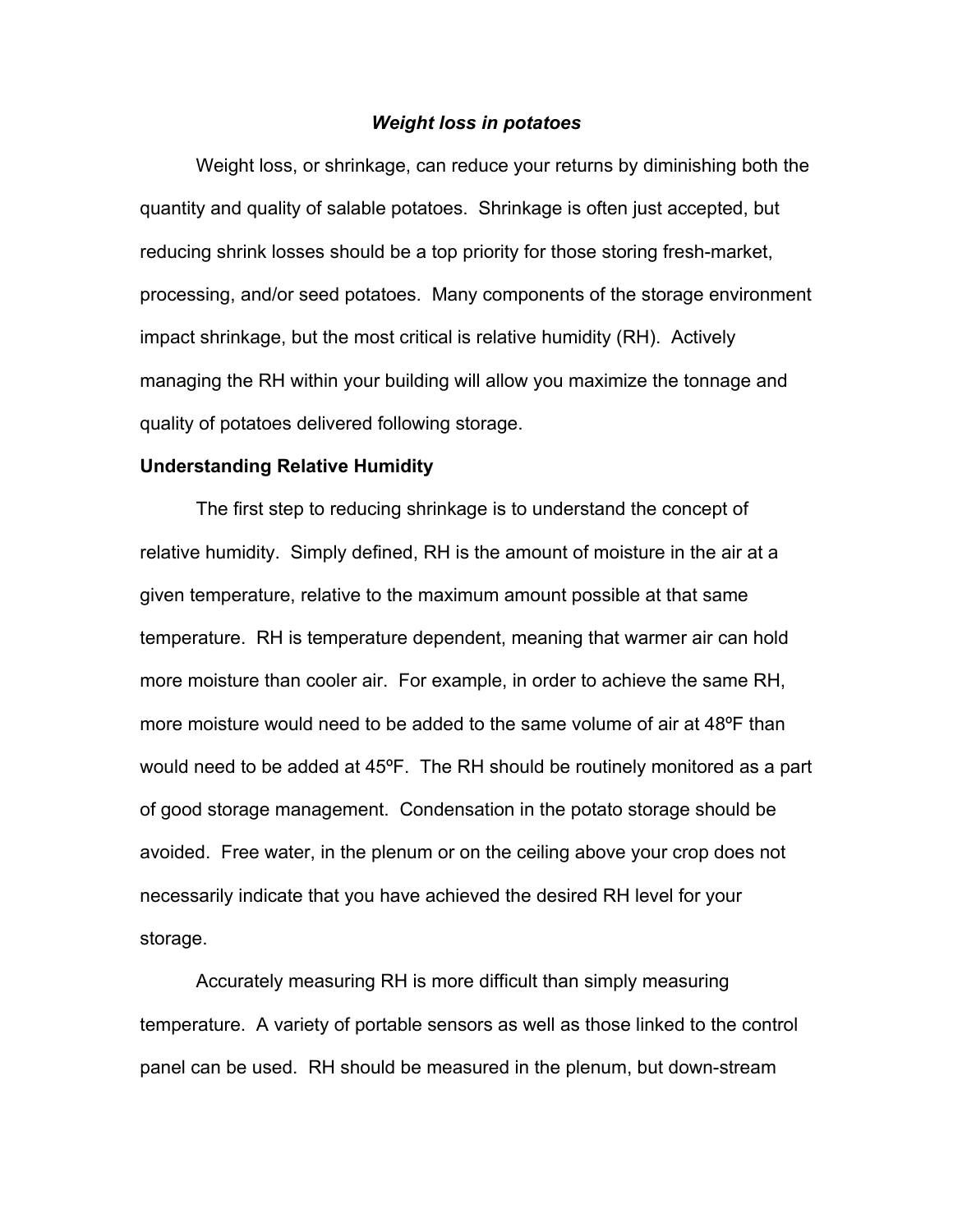from fans and any humidification equipment. Additional RH measurements can be made on top of the pile or in the return air, but those numbers should not be used as the criteria for humidification system control. The critical RH value is the plenum air before it is delivered to the potatoes.

## **Impact of Relative Humidity on Shrinkage**

Stored potatoes lose weight by giving up water to the surrounding air (transpiration) and through the process of respiration. Weight loss due to respiration is far less than that from transpirational water loss. Transpirational water loss cannot be completely stopped, only slowed by maintaining as high a RH as possible. Current University of Idaho recommendations suggest that a plenum RH of at least 90%, and preferably greater than 95%, should be maintained throughout the duration of storage. This assumes that the crop is healthy, with a low presence of disease. Ventilation with high RH air is especially critical immediately following harvest and during curing. For example, our research indicates that with 'Shepody' potatoes under warm harvest conditions (average pulp temperatures of 77ºF) indicated nearly half of the total shrinkage occurred within the first week following harvest. The higher the storage RH, the less water that is lost per unit time. Figure-1, illustrates the amount of shrinkage that could be expected from potatoes stored at 45ºF and RH levels ranging from 80 to 98%. If weight loss is compared over six months of storage at various RH levels, potatoes stored at 90% RH could lose 9% in weight, or nearly twice as much weight as those stored at 95% RH. Given a storage capacity of 100,000 cwt, and a value of \$5.00 per cwt, the building maintained at 90% RH would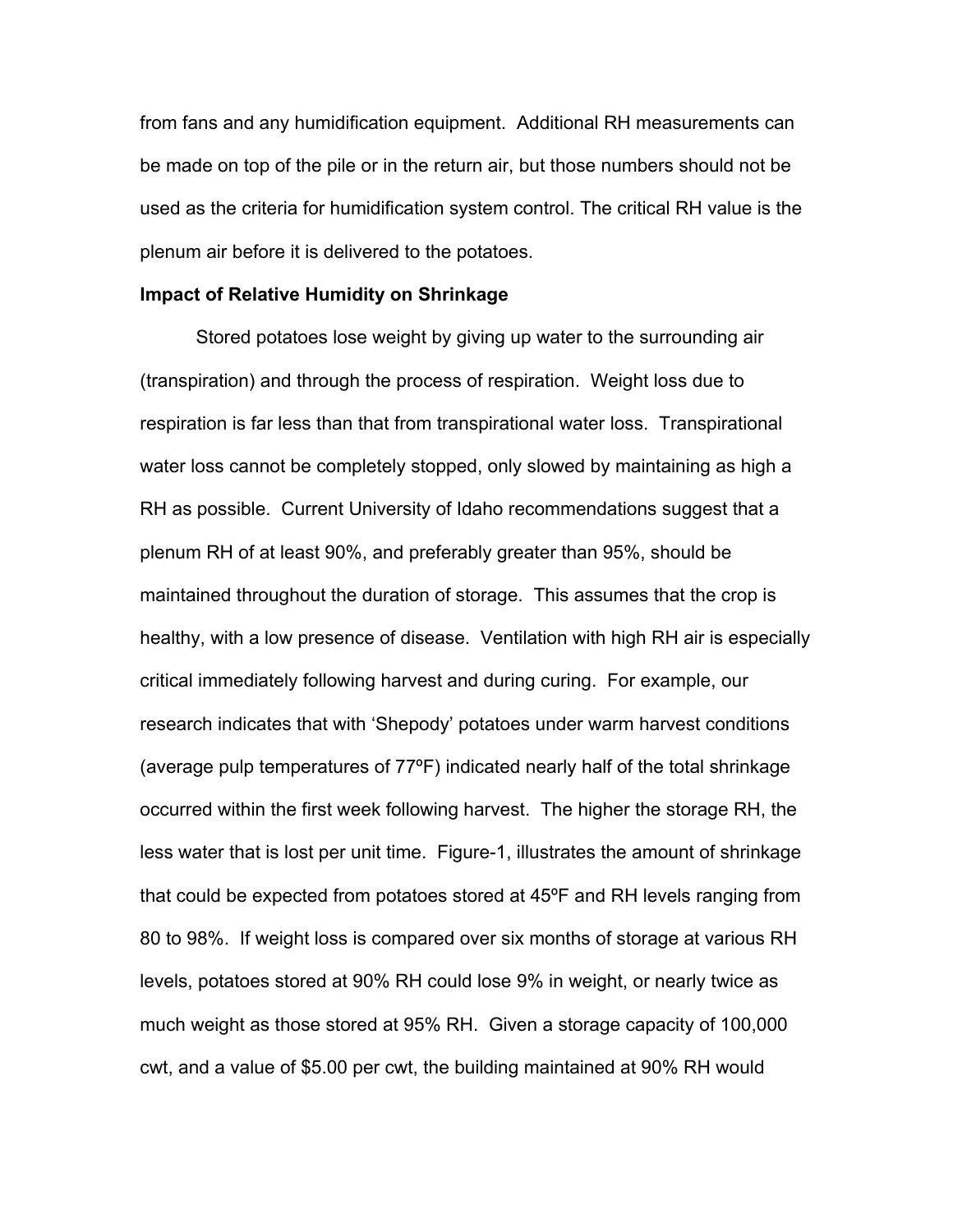return \$22,000 *less* than the storage controlled at 95% RH. The impact of maintaining the proper RH cannot be overstated.

## **Storage Humidification**

Several methods can be used to achieve the required plenum RH. These include cell-type humidification systems, spinners, and high-pressure nozzles. Recently constructed storages often include a humidification system consisting of both a cell and supplemental spinners to achieve the maximum plenum RH. Regardless of what equipment is used, it is critical that it be in operating condition prior to harvest. Plugged cell material or worn spinners may seriously limit the ability to supply enough water to maintain the necessary RH. Additionally, RH sensors should be tested annually, and calibrated or replaced by a ventilation system service provider.

Monitoring the plenum RH of the storage and actively working to achieve as high a RH as possible without excess condensation should be a major goal. It is clear from the example scenarios described that maintaining the desired RH is critical to maximize returns from the stored crop.

By Nathan Oberg, Ph.D. graduate student, University of Idaho, Nora Olsen, Extension Potato Specialist, University of Idaho, and Gale Kleinkopf, Research Professor, University of Idaho